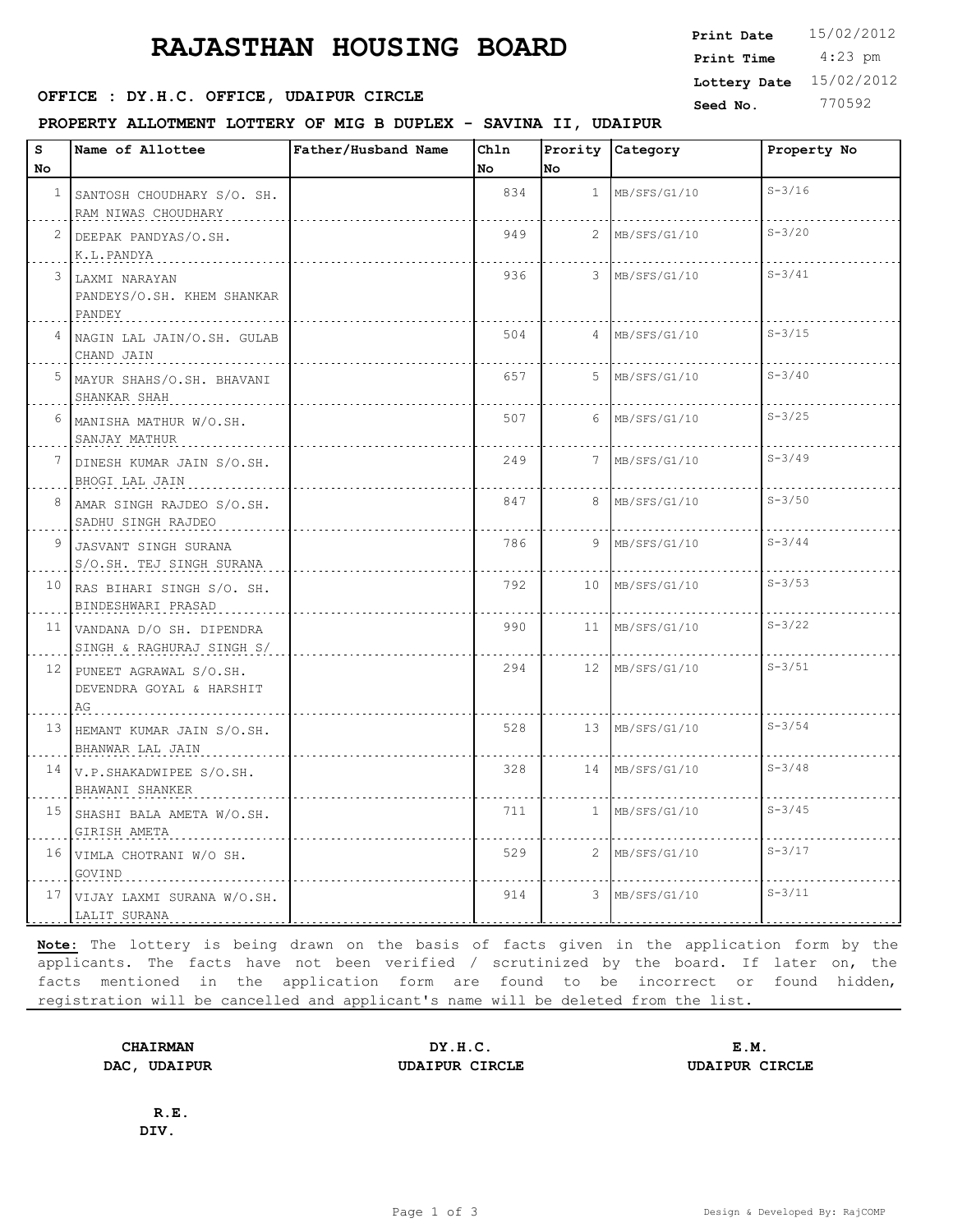## **RAJASTHAN HOUSING BOARD**

**SEED OFFICE : DY.H.C. OFFICE, UDAIPUR CIRCLE CONSUMING Seed No.** 770592

**PROPERTY ALLOTMENT LOTTERY OF MIG B DUPLEX - SAVINA II, UDAIPUR**

| 18 RAJNI RATHORE W/O SH.<br>SAJJAN SINGH RATHORE<br>19 RADHE SHYAM VAISHNAV<br>S/O.SH. TULSI DAS<br>20 PUNEET JAIN S/O.SH.<br>PRAKASH JAIN |                                                 | 293<br>353 | 1<br>$\overline{2}$ | MB/SFS/G1/10 | $S - 3/55$                          |
|--------------------------------------------------------------------------------------------------------------------------------------------|-------------------------------------------------|------------|---------------------|--------------|-------------------------------------|
|                                                                                                                                            |                                                 |            |                     |              |                                     |
|                                                                                                                                            |                                                 |            |                     | MB/SFS/G1/10 | $S - 3/19$                          |
|                                                                                                                                            |                                                 | 984        | $\mathbf{1}$        | MB/SFS/G2/10 | $S - 3/21$                          |
| 21 NILESH KUMAR JAIN S/O.SH.<br>PAWAN KUMAR                                                                                                |                                                 | 505        | $\overline{2}$      | MB/SFS/G2/10 | $S - 3/35$                          |
| 22 AJAY JAIN S/O.SH. NAGIN<br>LAL JAIN                                                                                                     |                                                 | 833        | 3                   | MB/SFS/G2/10 | $S - 3/13$                          |
| 23 LOKESH JAIN S/O.SH. TARA<br>CHAND JAIN                                                                                                  |                                                 | 872        | 4                   | MB/SFS/G2/10 | $S - 3/32$                          |
| 24 SARITA GOYAL W/O SH.<br>GOVIND GOYAL                                                                                                    |                                                 | 642        | 5                   | MB/SFS/G2/10 | $S - 3/46$                          |
| 25 FATEH LAL SUHALKA S/O.SH.<br>KANAHIYA LAL JI                                                                                            |                                                 | 987        | 6                   | MB/SFS/G2/10 | $S - 3/14$                          |
| 26 MOHSIN KHAN S/O.SH.<br>MOHD. YASEEN PATHAN                                                                                              |                                                 | 871        | $7^{\circ}$         | MB/SFS/G2/10 | $S - 3/36$                          |
| 27 BHOJ RAJ JAIN S/O.SH.<br>DALPAT SINGH JAIN                                                                                              |                                                 | 856        | 8                   | MB/SFS/G2/10 | $S - 3/34$                          |
| 28 RAM CHANDRA TELI S/O.SH.<br>NARAYAN LAL TELI                                                                                            |                                                 | 982        | 9                   | MB/SFS/G2/10 | $S - 3/12$                          |
| 29 TARA DEVI JAIN W/O SH.<br>KESHARI MAL JAIN                                                                                              |                                                 | 512        | 10                  | MB/SFS/G2/10 | $S - 3/31$                          |
| 30 JAYAN NAYAR S/O.SH.<br>V.P.N.NAYAR                                                                                                      |                                                 | 978        | 11                  | MB/SFS/G2/10 | $S - 3/24$                          |
| 31 ROOPESH KUMAR MEHTA<br>S/O.SH. RAMESH KUMAR MEHTA                                                                                       |                                                 | 979        | 12 <sup>7</sup>     | MB/SFS/G2/10 | $S - 3/30$                          |
| 32 RAMA BANSAL S/O.SH. RAJ<br>KUMAR BANSAL                                                                                                 |                                                 | 282        | 13                  | MB/SFS/G2/10 | $S - 3/33$                          |
| 33 MISS. ANKITA JAIN D/O SH.<br>RAMESH KUMAR JAIN & SMT.                                                                                   |                                                 | 527        |                     |              | $S - 3/29$                          |
|                                                                                                                                            |                                                 | 649        |                     |              | $S - 3/39$                          |
|                                                                                                                                            | 34 RAKESH KUMAR MISHRA<br>S/O.SH. GANPAT MISHRA |            |                     |              | 14 MB/SFS/G2/10<br>$1$ MB/SFS/G2/10 |

**Note:** The lottery is being drawn on the basis of facts given in the application form by the applicants. The facts have not been verified / scrutinized by the board. If later on, the facts mentioned in the application form are found to be incorrect or found hidden, registration will be cancelled and applicant's name will be deleted from the list.

**CHAIRMAN DY.H.C. E.M. DAC, UDAIPUR UDAIPUR CIRCLE UDAIPUR CIRCLE**

**R.E. DIV.**

 4:23 pm **Print Date**  $15/02/2012$ **Print Time Lottery Date** 15/02/2012